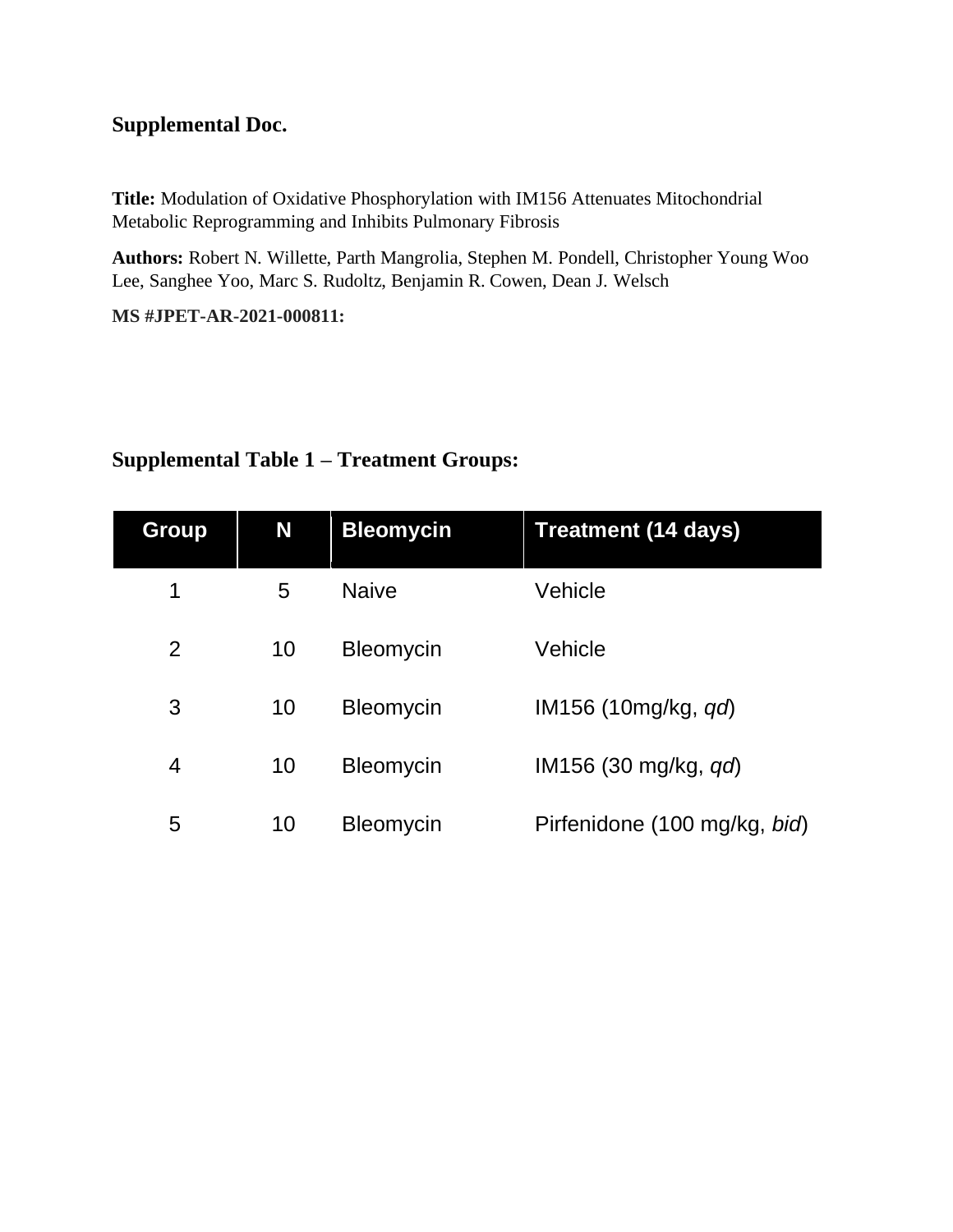#### **Supplemental Table 2: Modified Ashcroft Score**

**Grade 0** = Normal lung

- **Grade 1 =** Minimally detectable thickening of alveolar walls
- **Grade 2** = Mild thickening of alveolar walls
- **Grade 3** = Moderate contiguous thickening of walls with fibrous nodules
- Grade  $4$  = Thickened septae and confluent fibrotic masses totaling less than 10% of the microscopic field
- **Grade 5** = Increased fibrosis with definite damage to lung structure and formation of fibrous bands or small fibrous masses between 10-50% of the microscopic field
- **Grade 6 =** Large contiguous fibrotic masses consolidating more than 50% of the microscopic field
- **Grade 7** = Severe distortion of structure and large fibrous areas
- **Grade 8** = Total fibrous obliteration of lung within the microscopic field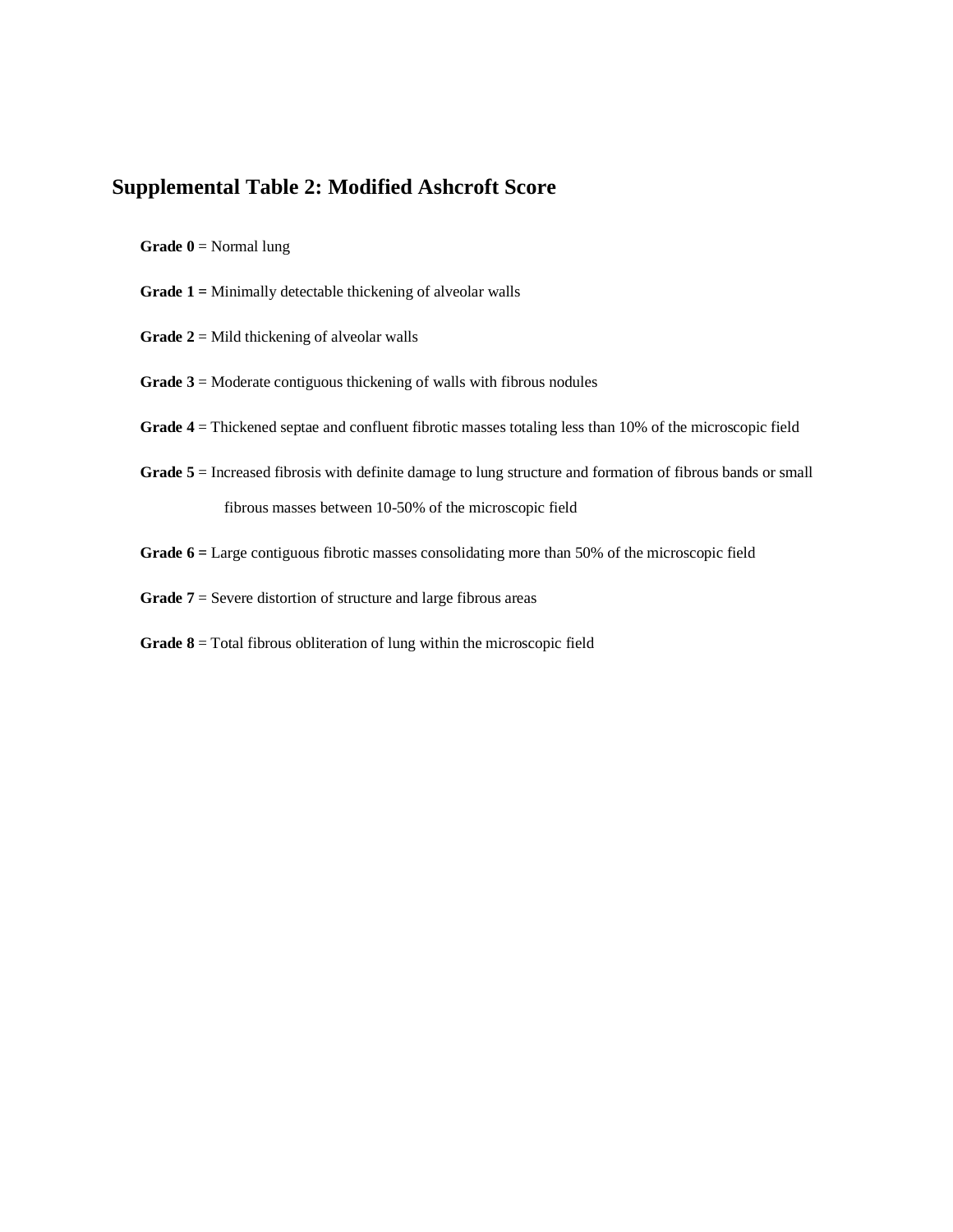| <b>Parameter</b>         | <b>IM156</b><br>(Mean +/- SD) |
|--------------------------|-------------------------------|
| $C_{\text{max}}$ (ng/ml) | $494 + 76.2$                  |
| $T_{max}$ (hour)         | $1.33 + 0.57$                 |
| $T_{1/2}$ (hour)         | $2.45 + 0.97$                 |
| $AUC_{0-t}$ (ng*hr/ml)   | 3058+445                      |

Pharmacokinetic profile of IM156 following a single oral dose of 30 mg/kg in CD-1 male mice

 $(n=4)$ .

## **Supplemental Table 4: Tissue to Plasma Concentration Ratios for IM156**

| <b>Organ</b><br>(tissue:plasma)   Mean (+/- SD) | Day 1       | Day 7<br>Mean $(+/- SD)$ | <b>Day 15</b><br>Mean (+/- SD) |
|-------------------------------------------------|-------------|--------------------------|--------------------------------|
| <b>Brain</b>                                    | 1.2(0.4)    | 0.8(0.2)                 | 0.8(0.2)                       |
| Lung                                            | 72.6 (23.8) | 52.2 (11.9)              | 86.8 (26.9)                    |
| Liver                                           | 33.7(4.6)   | 33.1(4.1)                | 33.3(3.6)                      |
| Kidney                                          | 48.9 (12.8) | 49.9 (20.6)              | 43.8 (9.7)                     |

The ratio of tissue to plasma concentrations of IM156 (15 mg/kg. *p.o., qod*) on days 1, 7 and 15 in Balb/c mice. N=5 per time point.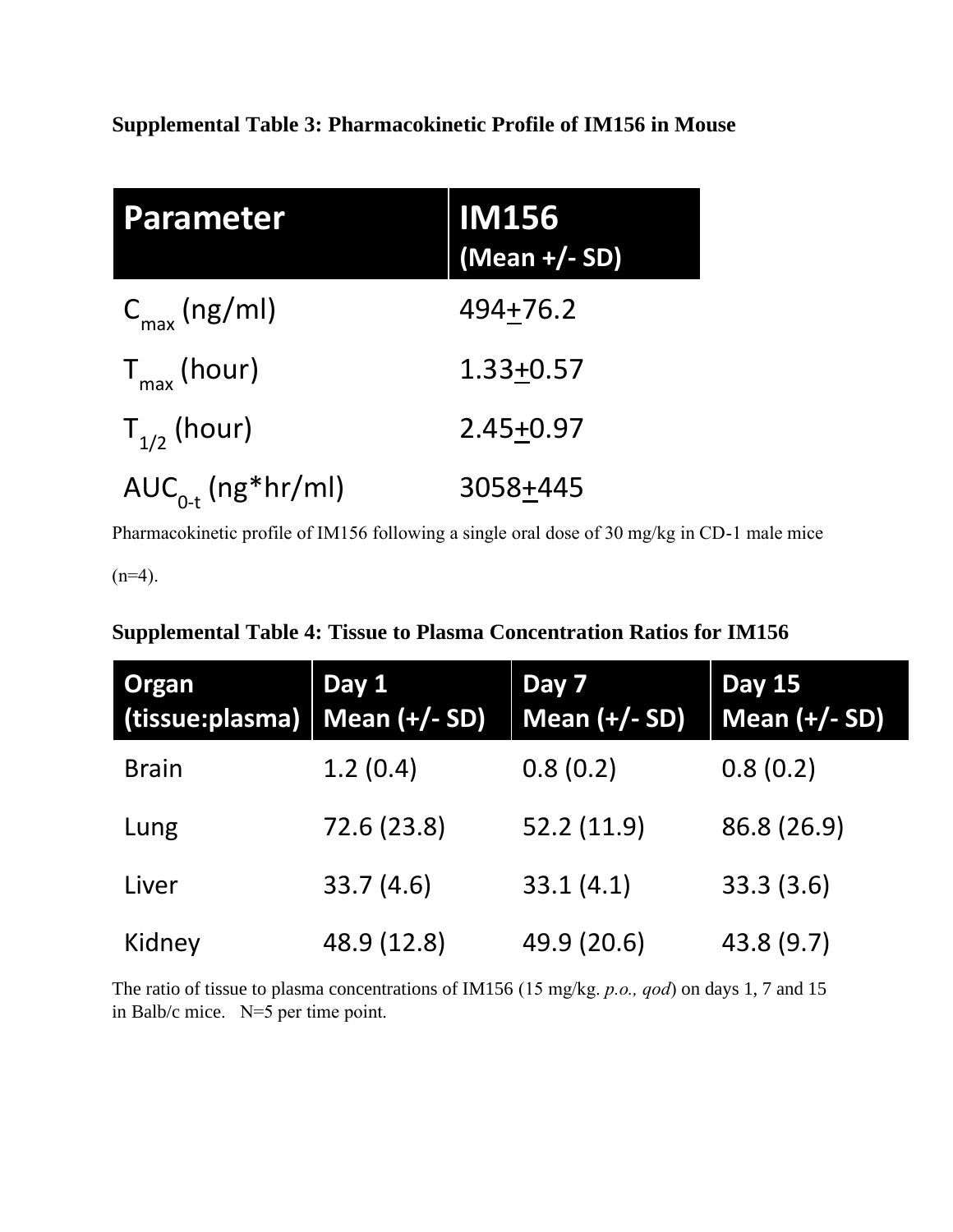## **Supplemental Figures**



**Supplemental Figure 1:** Rat plasma and tissue concentrations of IM156 were determined in samples obtained approximately 3 hours after the final dose in four groups receiving once daily doses for 28 days by the *i.p.* or oral route. Values are means +/- SD.